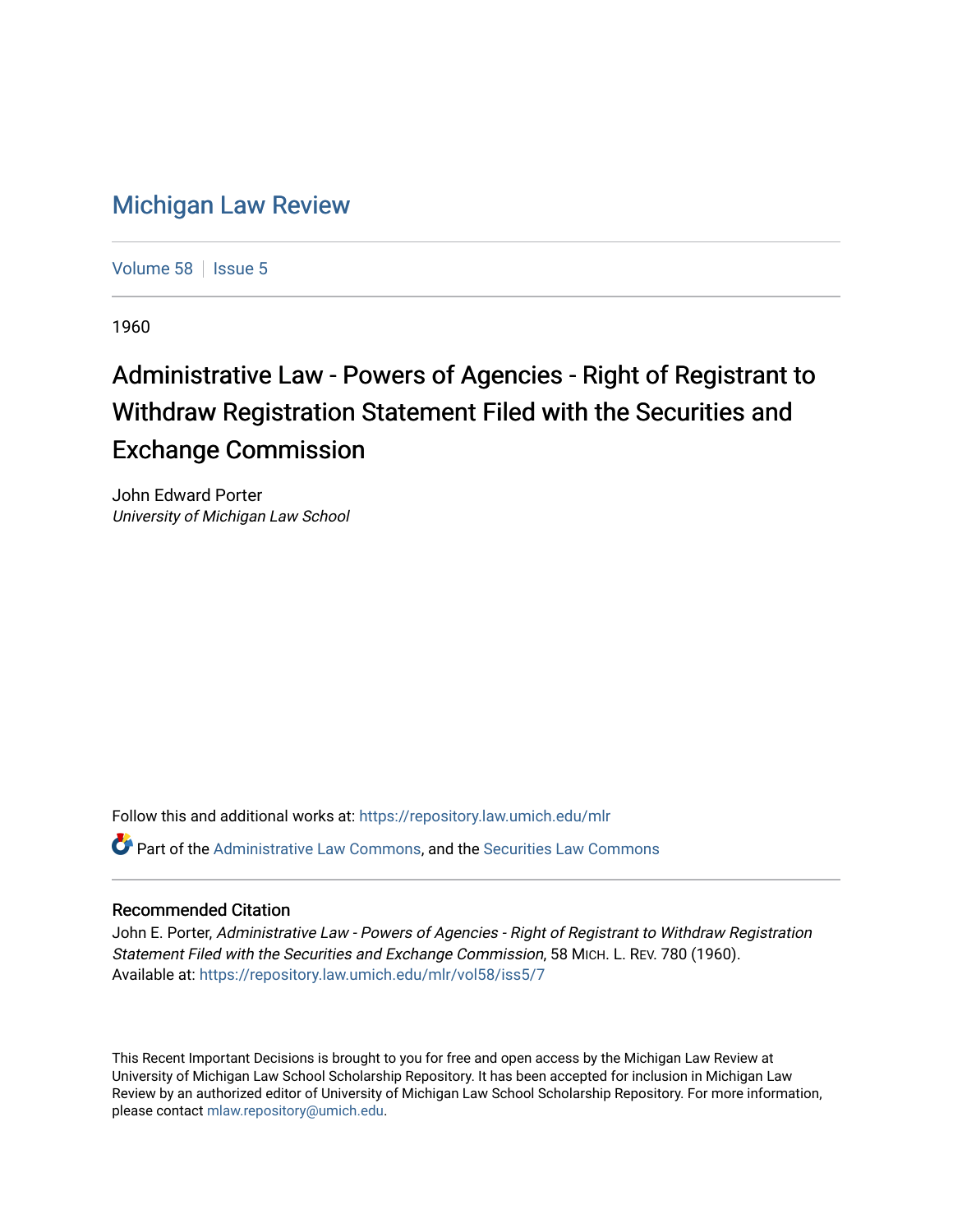ADMINISTRATIVE LAW-POWERS OF AGENCIES-RIGHT OF REGISTRANT TO WITHDRAW REGISTRATION STATEMENT FILED WITH THE SECURITIES AND Ex-CHANGE COMMISSION-Petitioner filed a registration statement with the Securities and Exchange Commission for an issue of corporate stock. Shares of the same class as those being registered were widely held by members of the public. Petitioner repeatedly amended the statement,1 so that it had not yet become effective nearly three months after the initial filing. At this time, petitioner sought to withdraw its registration statement. The commission denied the application for withdrawal, and after a hearing, issued a stop order, preventing the statement from becoming effective and indicating its unreliability.2 On petition for review

117 C.F.R. §230.473 (1949; Supp. 1959).

<sup>2 48</sup> Stat. 79 (1933), 15 U.S.C. (1958) §77h (d). Both a stop order and withdrawal prior to the effective date prevent the registration statement from becoming effective and make further sales and distribution activities through the instruments of interstate commerce or the mails unlawful. 48 Stat. 77 (1933), 15 U.S.C. (1958) §77e. However, there are significant differences between the effects of a stop order and a withdrawal. See note 5 infra.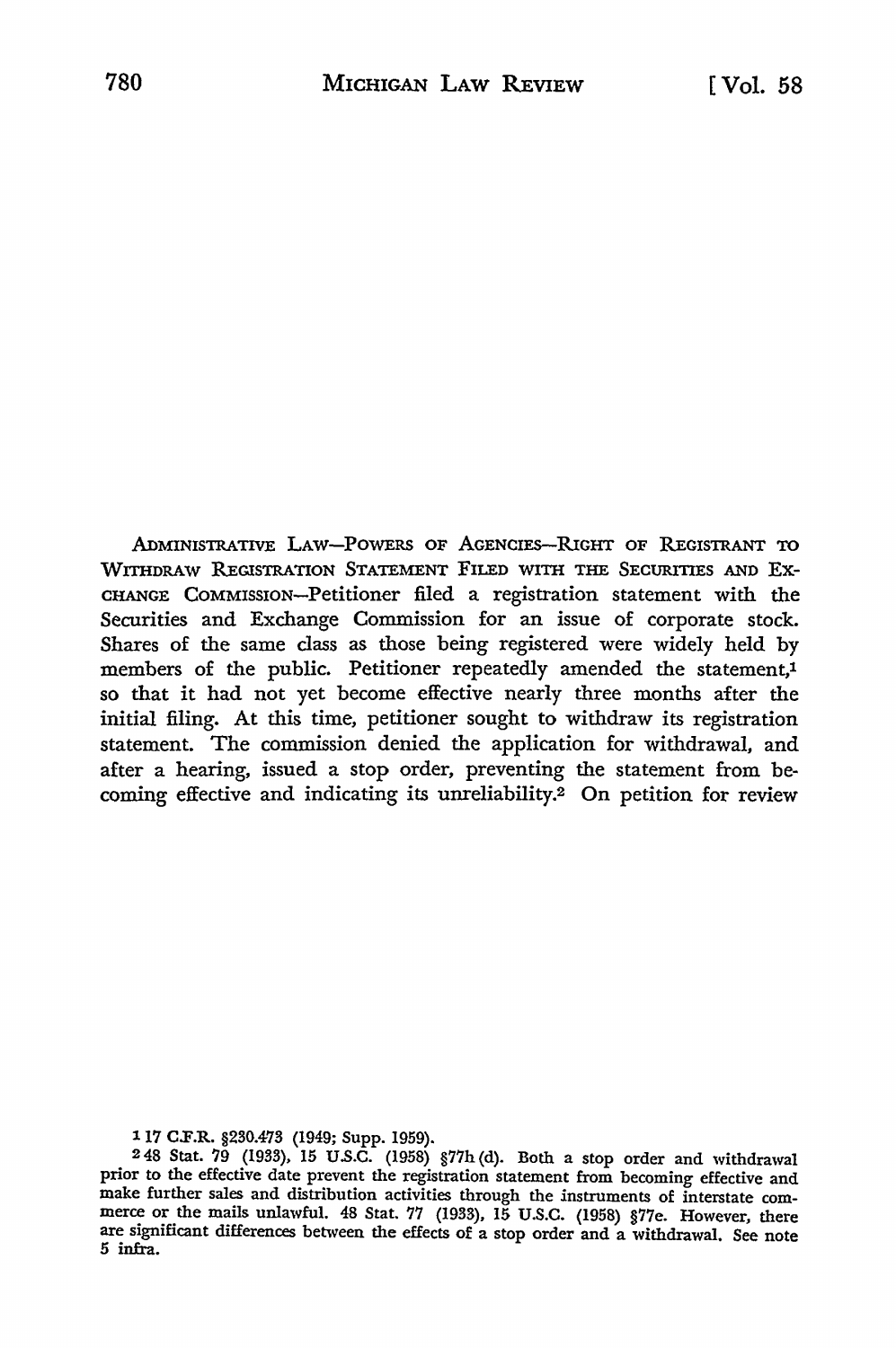of the order, *held,* affirmed. Where members of the public hold shares of the same class of security covered by a registration statement filed with the *SEC,* the commission may deny permission to withdraw the statement before the effective date and issue a stop order prohibiting further sales activities by use of the mails or in interstate commerce. *Columbia General Investment Corporation v. Securities and Exchange Commission,* (5th Cir. 1959) 265 F. (2d) 559.

In 1936, the United States Supreme *Court,* in *Jones v. Securities and Exchange Commission,*3 held that a registrant had an absolute right, unfettered by administrative discretion, to retract a registration statement prior to its effective date, at least where no securities of the class seeking to be registered were publicly outstanding.4 This decision gave the registrant an absolute right to terminate the commission's jurisdiction to investigate in order to determine whether the registrant willfully had filed a false or incomplete statement, making him amenable to prosecution.<sup>5</sup> The lower federal courts early limited *Jones* to cases where withdrawal was sought prior to the effective date.6 The court in the principal case distinguished *Jones* on the ground that in that case shares of the same class as those being registered were not publicly outstanding at the time the registration statement was filed.7 Although the *Jones* case may have been properly distinguished to avoid the application of its rule, in the light of congressional action subsequent to that decision the general soundness of the distinction, and thus, the continued vitality of *Jones,* must be questioned. The Securities Act of 1933 originally prohibited the offering for sale of securities filed for registration until the statement's effective date.<sup>8</sup> In 1954, Congress amended the act so as to permit registrants to make offers for sale and to solicit offers to buy9 during the period after filing

3 298 U.S. 1 (1936).

<sup>4</sup>Prior to the Jones decision, the commission had discretion, under rule 960, now 17 C.F.R. §230.477 (1949; Supp. 1959), to refuse withdrawal of a registration statement, either before or after its effective date, in any case where it had reason to suspect that the filed statement included a material misstatement or omission. Under such rule there must be a finding by the commission that the withdrawal is "consistent with the public interest and the protection of investors."

<sup>5</sup>See Jones v. SEC, 298 U.S. 1 at 23 (1936). Although withdrawal terminates the commission's jurisdiction to investigate further concerning the registration statement, issuance of a stop order would have no such effect. In addition, under rule 252 (c) of the S.E.C.'s Regulation A, 17 C.F.R. §230.252 (c) (1949; Supp. 1959), adopted subsequent to Jones, the issuance of a stop order bars the registrant's use of the \$300,000 general exemption from registration requirements for five years. A registrant armed with an absolute right of withdrawal, however, obviously could avoid the impact of this rule.

6 Oklahoma-Texas Trust v. SEC, (10th Cir. 1939) 100 F. (2d) 888; Resources Corporation International v. SEC, (D.C. Cir. 1939) 103 F. (2d) 929; SEC v. Hoover, (N.D. III. 1938) 25 F. Supp. 484. See, generally, Loss, SECURITIES REGULATION 202 (1951). See also 84 UNIV. PA. L. REV. 1019 (1936).

<sup>7</sup>Principal case at 562.

s 48 Stat. 77 (1933).

<sup>9</sup>In practice, the general sales promotion, just short of actual sales, may be extensive. See, generally, CHOKA, AN INTRODUCTION TO SECURITIES REGULATION 17 (1958).